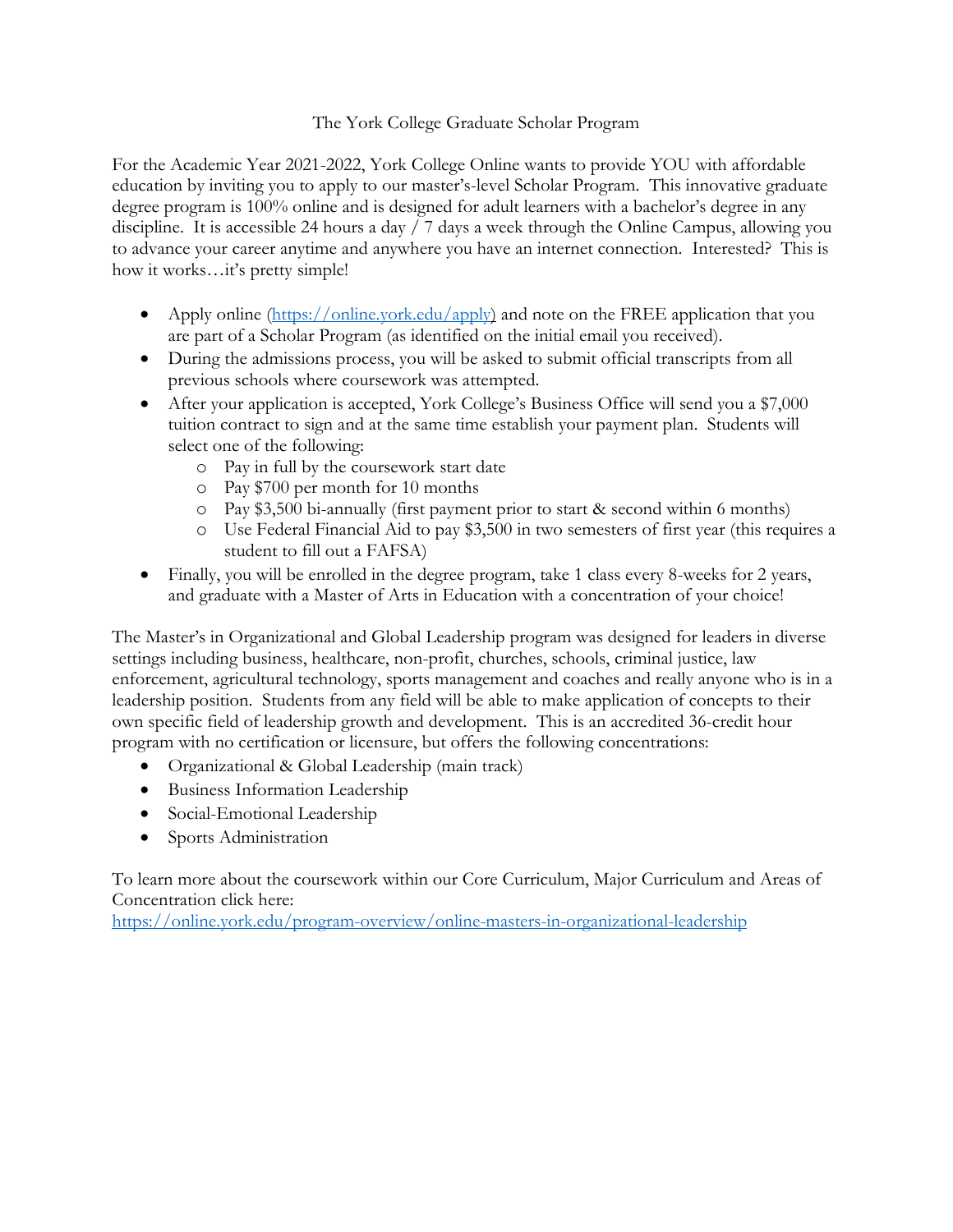Frequently Asked Questions:

Q. What is the degree?

A. Master of Arts in Organizational and Global Leadership with your choice of concentration

Q. Is there a residency requirement? A. No

Q. When can I start? When does the next term start?

A. You can start with ANY term in the 2021-2022 academic calendar. See our online schedule for start dates!<https://online.york.edu/schedule>

Q. How many credits/classes? A. 36 credit hours/12 courses

Q. How much are books and fees?

A. All course books and fees are included in the cost of graduate work.

Q. How do I register for classes?

A. The York College Online Department will assign you to a cohort of other contracted students and register you for classes in accordance with the cohort's 2-year schedule.

Q. What are the graduation requirements?

A. To graduate with a degree, students must obtain A and B grades, with the exception of one C, among required courses and maintain an overall 3.00 GPA.

Q. Can I use financial aid?

A. While you have already received financial relief through the Scholar Program you may also be eligible for federal student loans. A completed FAFSA and transcripts are required to determine eligibility. If using federal loans, a Master Promissory Note and Entrance Counseling must be completed before coursework begins. For assistance with the financial aid process please email [financialaid@york.edu](mailto:financialaid@york.edu)